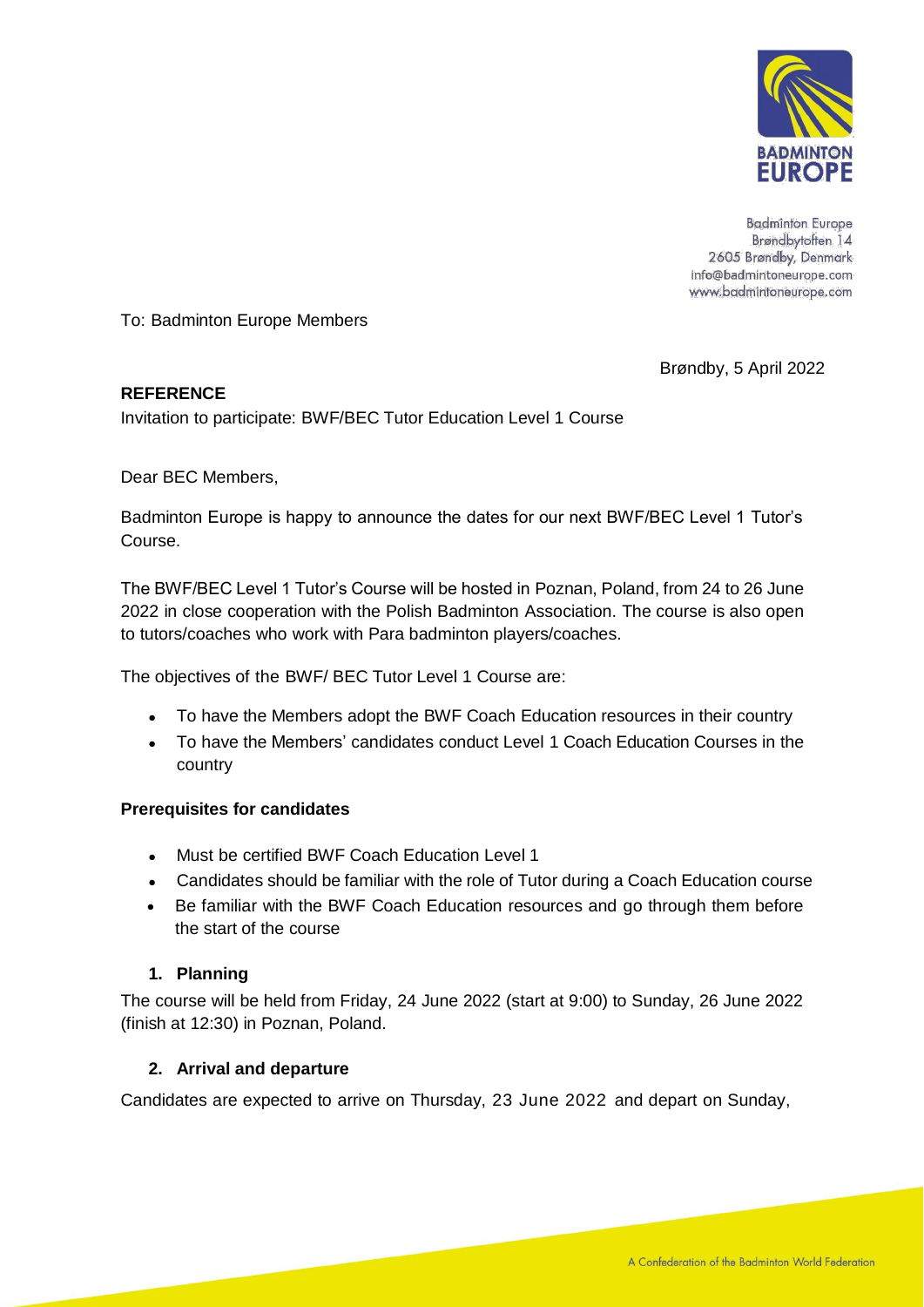

**Badminton Europe** Brøndbytoften 14 2605 Brøndby, Denmark info@badmintoneurope.com www.badmintoneurope.com

26 June 2022. Do not book any flight tickets before 16:30.

Local transport from the airport to the hotel and from the hotel to the airport will be arranged by the host.

## **Airport**: Poznan (POZ), POLAND

## **3. Services provided and entry fee**

BEC will cover the following (for up to 2 participants from each Member):

- 3 nights accommodation in a twin room including breakfast
- 3 lunches (one on each course day) and two dinners

To provide these services in the best way possible, the selected candidates or the Member must cover an **entry fee of 200€ per candidate**.

**Travel costs for the candidates will not be covered by Badminton Europe. These costs must becovered by Members or candidates.**

### **4. Gender Equity**

Gender Equity in badminton constitutes a key subject for both BEC and BWF. Both BEC's terms of reference and BWF's statutes aim to achieve a balanced gender representation in all badminton activities. To achieve this general objective, Members are encouraged to work together with BEC to attract more participants from underrepresented genders in all funded activities. As a general target, there should be a minimum of 30% of participants of each gender.

If Members submit two candidates of the same gender, one of them might be rejected. However, for Members submitting one female's application and one male's application, no entry fee will be charged for the second candidate and the 2 candidates will be accommodated in single rooms.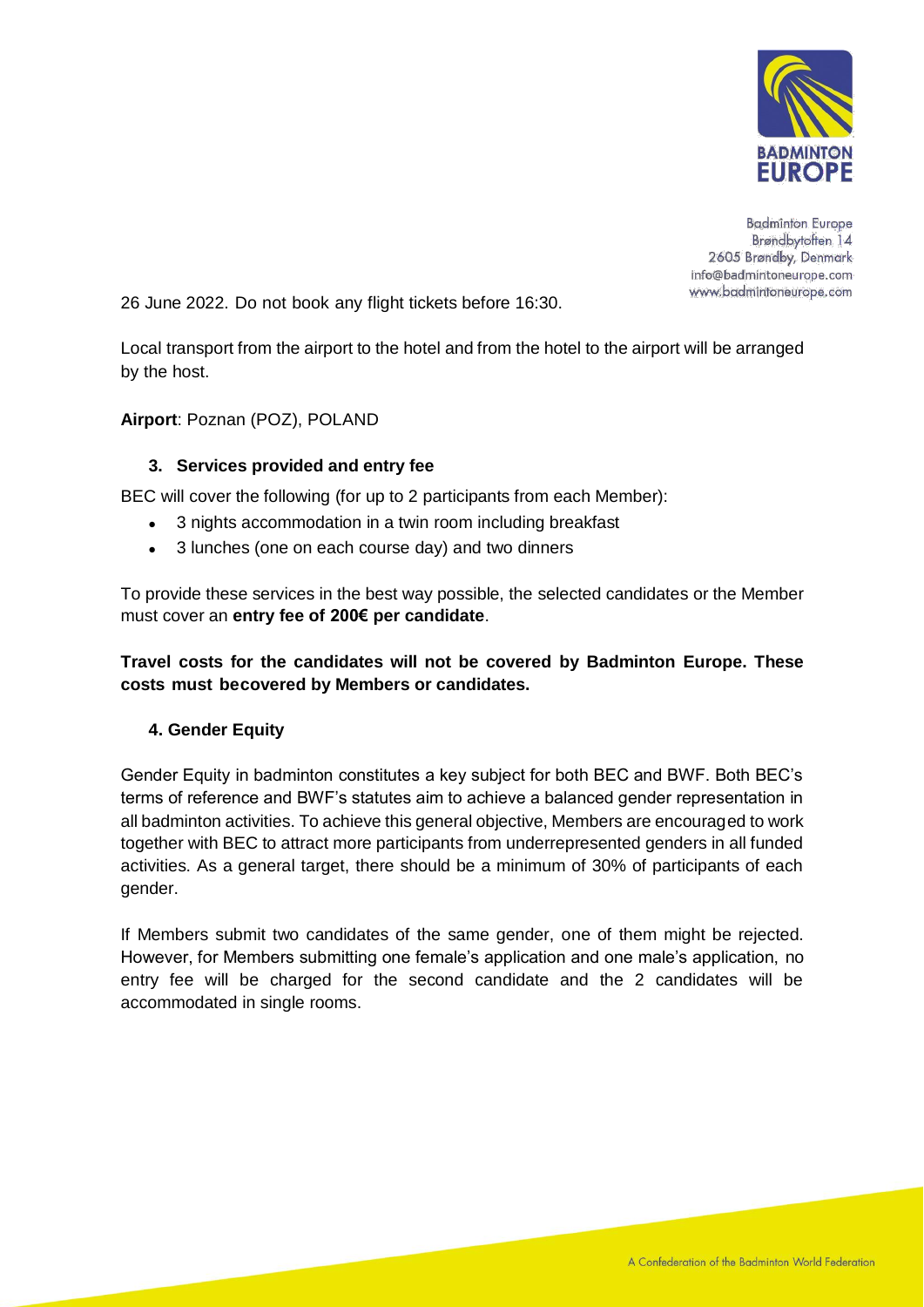

**Badminton Europe** Brøndbytoften 14 2605 Brøndby, Denmark info@badmintoneurope.com www.badmintoneurope.com

### **5. Registration**

All candidates 'applications must be submitted by their National Federations via the online link: **[BEC Tutor Level 1 Online Registration](https://fs4.formsite.com/BECMeetings/huuu8ohxfh/index.html)**

Be aware that candidate's CV in English will have to be attached within the online registration.

BEC will review the applications and sport CV and will confirm to the Members their participation.

BEC will also evaluate the candidates' English level to make sure they can deliver tasks at an appropriate level.

### **The deadline to fulfil this information is Friday, 29 April 2022.**

Please **do not make any travel arrangements** before receiving confirmation from Badminton Europe. Additional details about the venue and other arrangements will be communicated closer to the course.

As per decisions made by the BEC Board of Directors any Federation currently declared not in Good Standing, shall not be eligible to receive funding from BEC nor enter to any activity organized or sanctioned by BEC.

For further information, please contact Mari Carmen Casermeiro, Development & High Performance Officer, at [maricarmen.casermeiro@badmintoneurope.com.](mailto:maricarmen.casermeiro@badmintoneurope.com)

Kind regards,

Jean- Marc Serfaty BEC Director

Mari Carmen Casermeiro Development & High Performance Officer